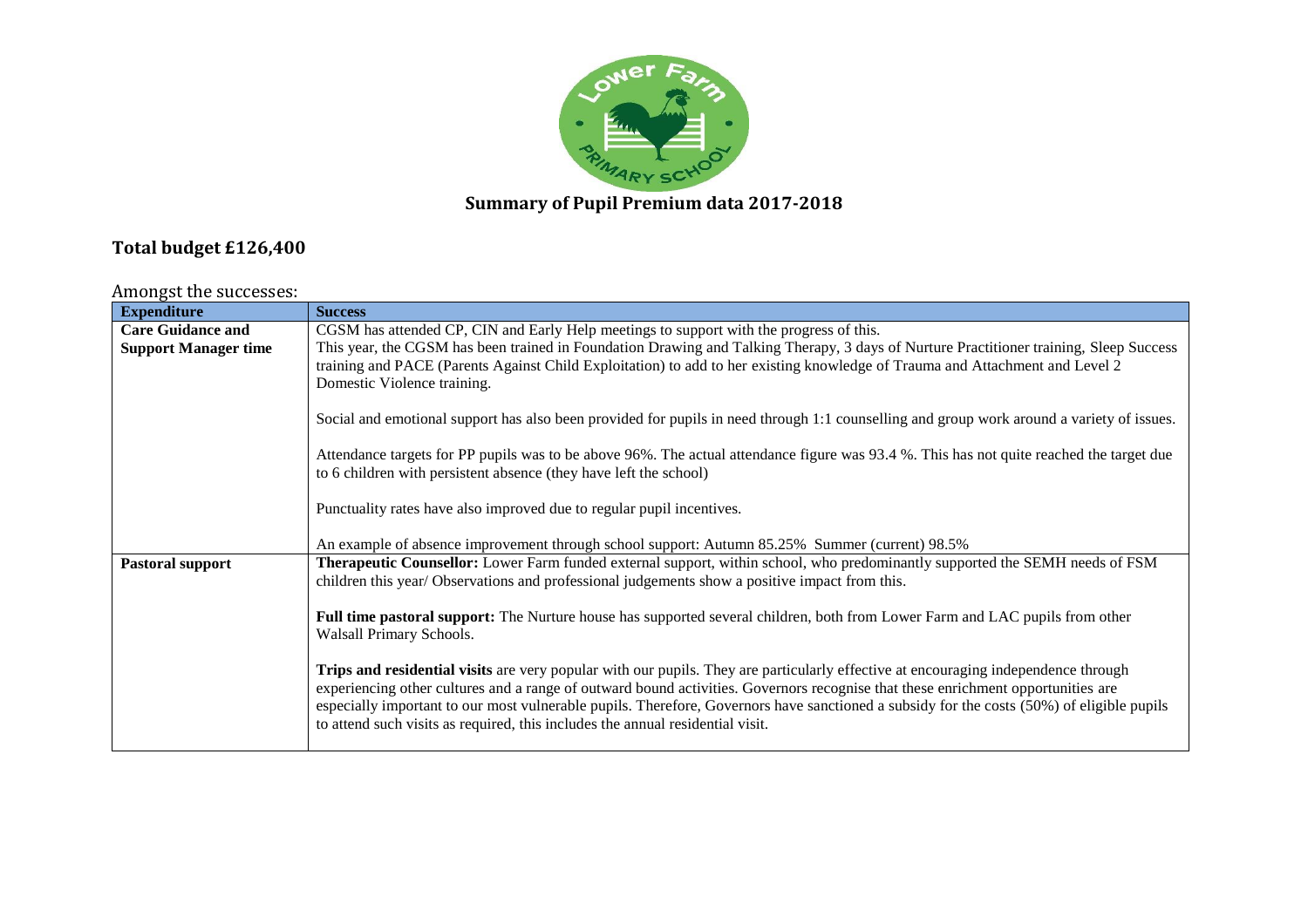

|                                           | Before & After School Club provision provides a valuable resource for many of our families. PPG is used to enable our most<br>disadvantaged pupils to access this club at a discounted rate if required. Children have a positive social start and end to their school day<br>enabling a good attitude for learning. 50% subsidy                                                                                                                                                                                                                   |
|-------------------------------------------|----------------------------------------------------------------------------------------------------------------------------------------------------------------------------------------------------------------------------------------------------------------------------------------------------------------------------------------------------------------------------------------------------------------------------------------------------------------------------------------------------------------------------------------------------|
|                                           | Toast: 'Eating breakfast at school supports health and learning for low-income children.<br>Studies conclude that students who eat school breakfast increase their maths and reading scores as well as improve their speed and<br>memory in cognitive tests. Research also shows that children who eat breakfast at school – closer to class and test-taking time – perform<br>better on standardized tests than those who skip breakfast or eat breakfast at home'.<br>(www.frac.org) All FSM children are eligible for free toast in Lower Farm. |
|                                           | Forest school: 'Research now backs upsthat children are stimulated by the outdoors and typically experience, over time, an increase in<br>their self-belief, confidence, learning capacity, enthusiasm, communication and problem-solving skills and emotional wellbeing;.<br>(www.forestschooltraining.co.uk) FSM children have first refusal to Forest School extra-curricular club and are strongly encouraged to<br>come.                                                                                                                      |
|                                           | Uniform, swimming kit, pantomime, school visits<br>All children are entitled to experience all types of extra curricular activities and belong to the school community in every way. No child is<br>excluded due to financial reasons. FSM children have 50% discount on all of the above.                                                                                                                                                                                                                                                         |
| Decrease in 'red'<br>behaviour incidences | Good examples of SEMH intervention:<br>KS1 child: 17 incidences Autumn and Spring; 1 incidence Summer<br>KS2 child: 5 incidences in Autumn term; 1 incidence Summer<br>Info from behaviour audit:<br>Spring 1 2017<br>Total 14 children receiving reflection time $(5 \text{ of which had } 3+)$<br>Spring 2 2018<br>Total 7 children receiving reflection time (only 1 of which receiving $3+$ and one receiving $2+$ )<br>Therefore, 50% reduction in numbers                                                                                    |
|                                           | We will continue to work with these individuals, amongst others, to ensure there are no 'red' incidences in the future.<br>Y6 Leadership:<br>5 FSM children hold leadership roles which include prefects, house captains and sports leaders                                                                                                                                                                                                                                                                                                        |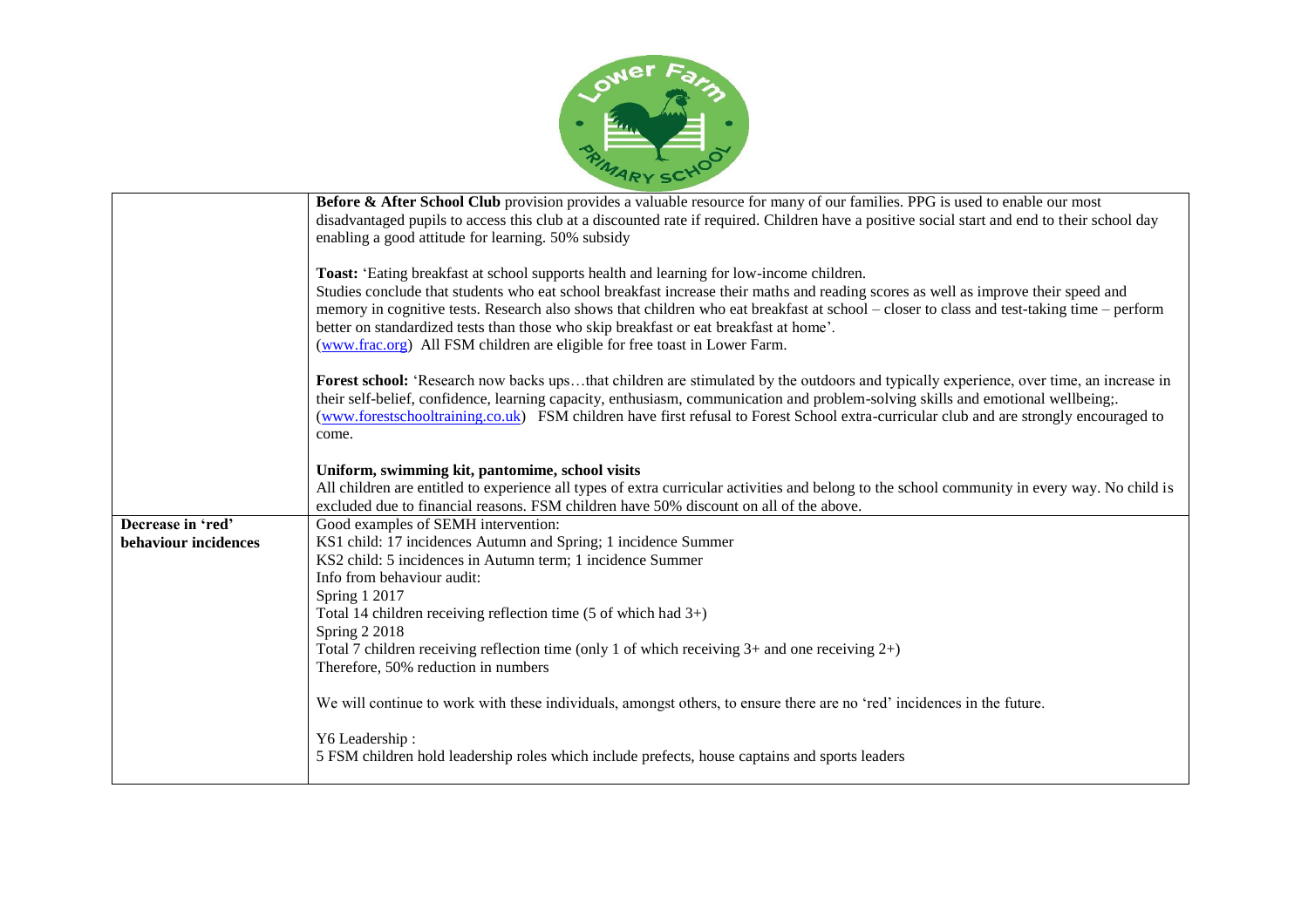

|                                                                                     | 16 FSM children have main parts or supporting roles in this year's production of Oliver!                                                                                                                                                                                                                                                                                                                                                                                                                                                                                                                                                                                                                                                                                                                                                                                                                                                                                                                                                                                                                                                                                                                                                                                                                                                                                                                       |
|-------------------------------------------------------------------------------------|----------------------------------------------------------------------------------------------------------------------------------------------------------------------------------------------------------------------------------------------------------------------------------------------------------------------------------------------------------------------------------------------------------------------------------------------------------------------------------------------------------------------------------------------------------------------------------------------------------------------------------------------------------------------------------------------------------------------------------------------------------------------------------------------------------------------------------------------------------------------------------------------------------------------------------------------------------------------------------------------------------------------------------------------------------------------------------------------------------------------------------------------------------------------------------------------------------------------------------------------------------------------------------------------------------------------------------------------------------------------------------------------------------------|
| <b>Health Mentor</b>                                                                | 10 FSM children have attended clubs, run by the Health Mentor, over the past year.                                                                                                                                                                                                                                                                                                                                                                                                                                                                                                                                                                                                                                                                                                                                                                                                                                                                                                                                                                                                                                                                                                                                                                                                                                                                                                                             |
| <b>Walsall Children's</b><br>University -PPG is used to<br>support this initiative. | The school subscribes to the Children's University. Extra curricular activities are accredited ensuring quality provision and the children's<br>progress is celebrated through regular graduation ceremonies. This scheme encourages a range of skills and a love of learning.<br>Extra curricular clubs:<br>There are many clubs that children can choose from.<br>FSM children have first refusal and if there are any costs involved, they are offered discount.                                                                                                                                                                                                                                                                                                                                                                                                                                                                                                                                                                                                                                                                                                                                                                                                                                                                                                                                            |
| <b>Guitar lessons &amp; Rock</b><br><b>Steady</b>                                   | Several Pupil Premium children are now enjoying learning to play the guitar and progressing well. Although less PP will be spent in this<br>area in 2018-19 as more spending will go on adult support where the greatest impact on pupil progress have been in 2017-18.<br>18 children, from Years 3-6, attended guitar lessons weekly<br>Rock Steady:11 FSM children from KS1 and KS2 attend these lessons                                                                                                                                                                                                                                                                                                                                                                                                                                                                                                                                                                                                                                                                                                                                                                                                                                                                                                                                                                                                    |
| Extra adult support &<br><b>Breakfast reading club</b>                              | 67% of EYPP children achieved GLD, this was lower than in 2017 when 85% achieved this standard. However, EYPP children in this<br>cohort made better progress due to lower starting points. 17% of EYPP children achieved the exceeding standard in writing by July 2018,<br>this is higher than school data 2017 and national non EYPP pupils.<br>100% of PP children achieved the pass mark in the Phonics check. This is an increase from 2017 and higher than non PP national data. 2<br>more disadvantaged Year 2 pupils achieved the standard in the retake. Provision will continue into Year 3 for 4 disadvantaged pupils not<br>yet meeting the standard.<br>Throughout school, the progress of disadvantaged children is broadly in line with, or above, the non-disadvantaged children with the<br>exception of Year 3 and 4 which are marginally below in some subjects. These cohorts have a higher number of SEND disadvantaged<br>pupils (64% of FSM pupils are SEND in Y3 and 35% in Y4). These children have extra intervention based on success in other areas of<br>school through more focused adult support.<br>Support: All Year 6 FSM children were invited to boosters. FSM attainment in SATs was above non FSM in all areas.<br>FSM breakfast club – SLT have invited FSM children in for a weekly breakfast club to access Bug Club etc within school<br>Before school clubs (SLT): |